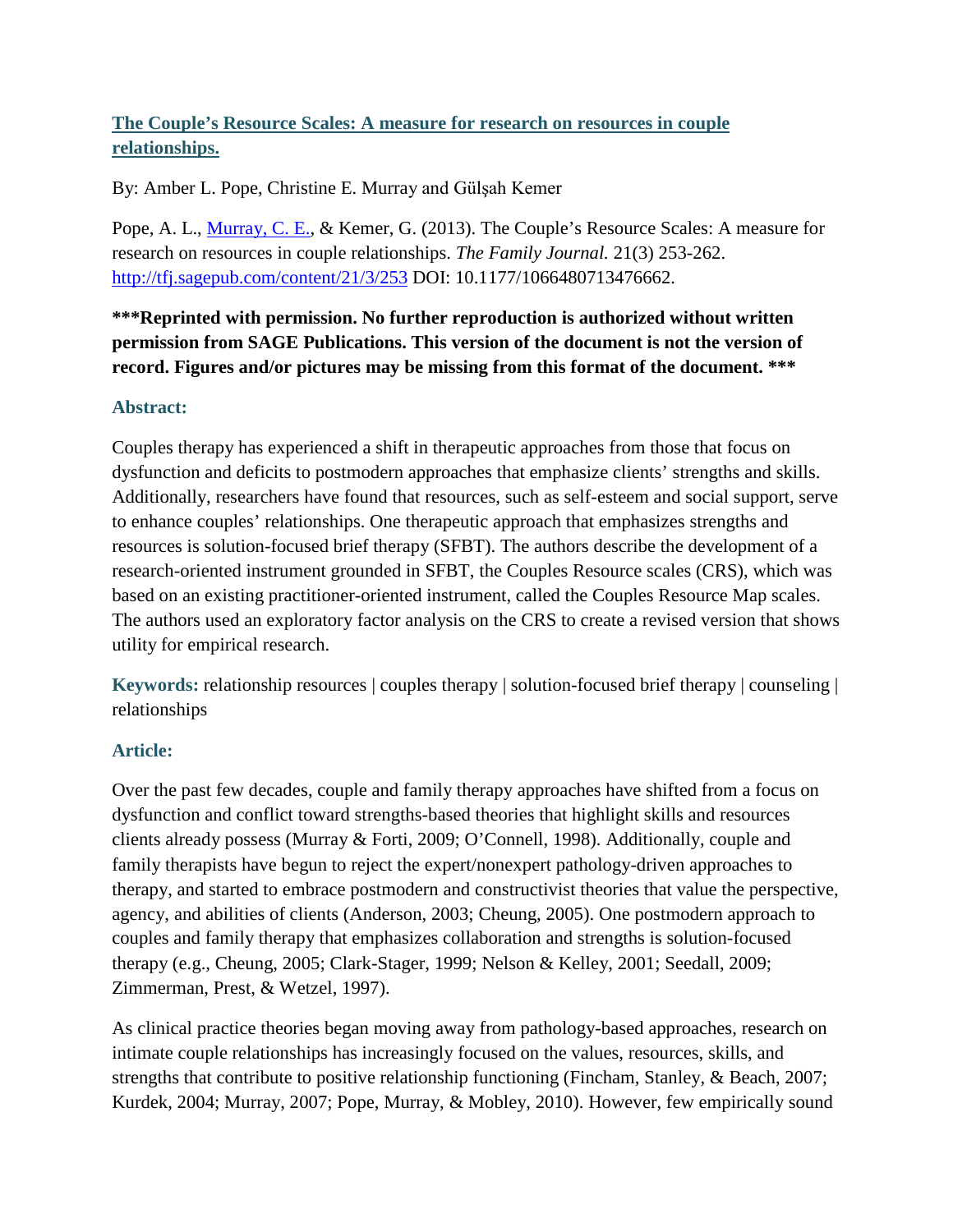instruments exist to measure strengths and positive aspects of couple relationships (Murray, 2007). The Couples Resource Map scales (CRMS) is a clinical practice-oriented instrument developed to assess the personal, relational, and contextual resources that can support couples in their relationships. Several studies have shown the validity and reliability of the CRMS in regard to its application to clinical practice for couples in diverse types of intimate relationships (e.g., Murray, 2007; Murray & Forti, 2009; Pope et al., 2010). The purpose of this study is to construct a revised version of the CRMS to be used for research, rather than clinical purposes. Toward this end, we conducted an exploratory factor analysis (EFA) on the CRMS and revised the instrument to improve its applicability for empirical research, including reducing its length and strengthening its underlying scale structure. In brief, this study resulted in the construction of the Couples

#### Resource scale (CRS).

#### Theoretical Background of the CRMS: Solution-focused Brief Therapy

Solution-focused Brief Therapy (SFBT) was developed by Steve de Shazer (de Shazer, 1982, 1988) and colleagues (O'Connell, 1998). SFBT is informed by postmodern and constructivist frameworks, and thus values the phenomenological world of the client and seeks to emphasize their dignity, health, and agency (Cheung, 2005; Seedall, 2009; Seligman, 2006). Solutionfocused therapists assume that clients possess the skills, strengths, and resources they need to make changes upon entering counseling, and the focus of SFBT is on solutions, rather than problems (Gingerich & Eisengart, 2000; Seedall, 2009). Within an SFBT framework, clients enter counseling because they get stuck in maladaptive patterns of behavior and need help identifying their assets (Murray, 2007; Seligman, 2006; Walter & Peller, 1992). Thus far, the outcome research on SFBT shows support for it being a useful therapeutic approach for a diverse range of client populations, including couples, and applicable to almost any presenting problem (de Shazer & Berg, 1997; Gingerich & Eisengart, 2000). Goals of SFBT focus on changing clients' behavior by building on existing successful behaviors, changing the way clients view the world, and identifying clients' strengths and resources (Cheung, 2005; Seligman, 2006).

The application of SFBT to couples therapy is a relatively new development in the mental health professions. Several authors have proposed clinical applications of SFBT to couples therapy by integrating SFBT with other frameworks, such as strategic couples therapy (e.g., Cheung, 2005), behavioral marital therapy and integrative couple therapy (e.g., Clark-Stager, 1999), and couple enactments (e.g., Seedall, 2009). The authors only identified two studies that used a research design to assess the effectiveness of SFBT in couple's therapy, both conducted in couple's group format. Both teams of researchers found that the participants in the SFBT couples groups experienced an increase in marital satisfaction compared to satisfaction levels prior to treatment (Nelson & Kelley, 2001; Zimmerman et al., 1997). Multiple researchers, however, have identified that resources and strengths, such as self-esteem, relationship skills, and social support, play an important role in supporting and enhancing relationship satisfaction and commitment for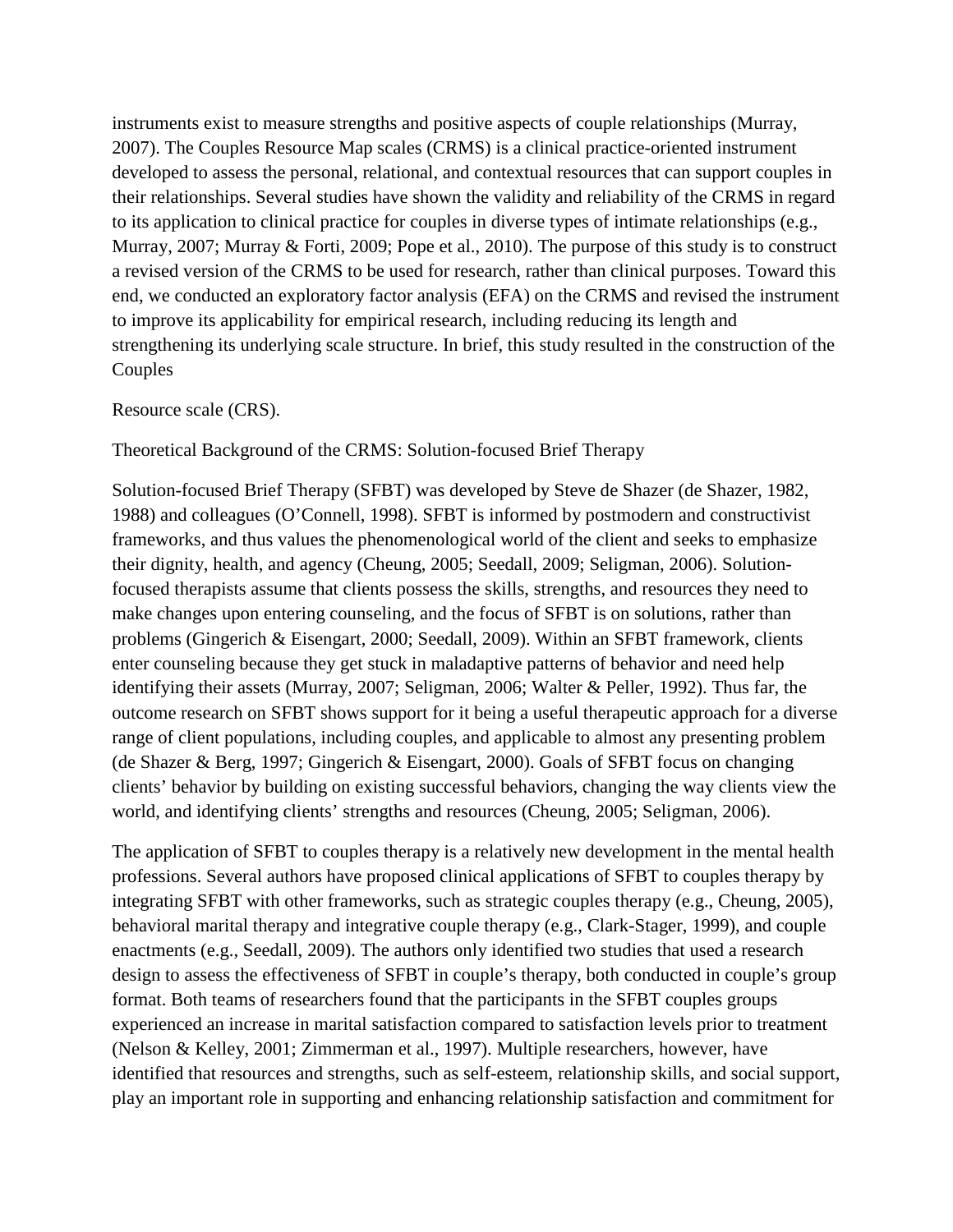couples in diverse types of intimate partnerships (Kurdek, 1998, 2004; Murray, 2007; Pope et al., 2010). SFBT, as a therapeutic approach designed to help clients identify and augment their competencies and supports, can inform assessments and interventions designed to build couples' resources, which have the potential to boost relationship satisfaction and stability.

## Development of the CRMS

Murray and Murray (2004) drew on the theoretical foundations and practice of SFBT in creating the Couples Resource Map (CRM). The CRM is grounded in a three-level framework for understanding resources in couple relationships. Huston (2000) also proposed an interdisciplinary social ecological framework for conceptualizing diverse types of couple relationships across three levels: The individual partner, partner interactions, and societal forces. Consistent with SFBT's premise that the social context and environment impact individuals and relationships (de Shazer, 1982) and Huston's social ecological framework for understanding couple relationships, Murray and Murray (2004) suggested a structure, the CRM, for assessing personal, relational, and contextual resources that can support and strengthen couples' relationships. Murray and Murray first presented the CRM (see Figure 1) as a qualitative assessment device and intervention strategy in their article on premarital counseling from a solution-focused theoretical approach. Therapists were recommended to ask their clients to complete their maps using colored markers, crayons, or pencils, with different colors corresponding to different levels of support that the partners received for their relationship from each area depicted on the map. In this way, the map was consistent with the SFBT approach of asking scaling questions (de Shazer & Berg, 1997; Gingerich & Eisengart, 2000), in that the colors depicted a scale of support levels. More recently, Murray (2007) developed the CRMS as a clinical practice-oriented assessment and intervention strategy based on the three levels of personal, relational, and contextual resources.

The CRM is visually represented in the form of the couple in the middle of three concentric circles, representing three levels of resources. The innermost circle represents the personal sphere, and within this sphere, there are six categories (self-esteem, values, personal dreams, coping skills, self-soothing strategies, and self-awareness). The middle circle represents that relationship sphere, and within this sphere, there are six categories (couple history, shared dreams, shared material resources, knowledge about partner, strategies to manage negativity, and relationship skills). The outermost circle represents the contextual sphere, and in this sphere, there are nine categories (cultural/community resources, family life professionals, economic/political context, my career, my partner's career, extended social network, friends, my family-of-origin, and my partner's family-of-origin). On the original map, the color scale included five options: Red ¼ a lot of support; orange ¼ some support; yellow ¼ a little support; green  $\frac{1}{4}$  no support; and blue  $\frac{1}{4}$  takes support away.

Response to the map from the professional community was very positive. C. Murray received hundreds of requests for a printable version of the map from therapists and educators who had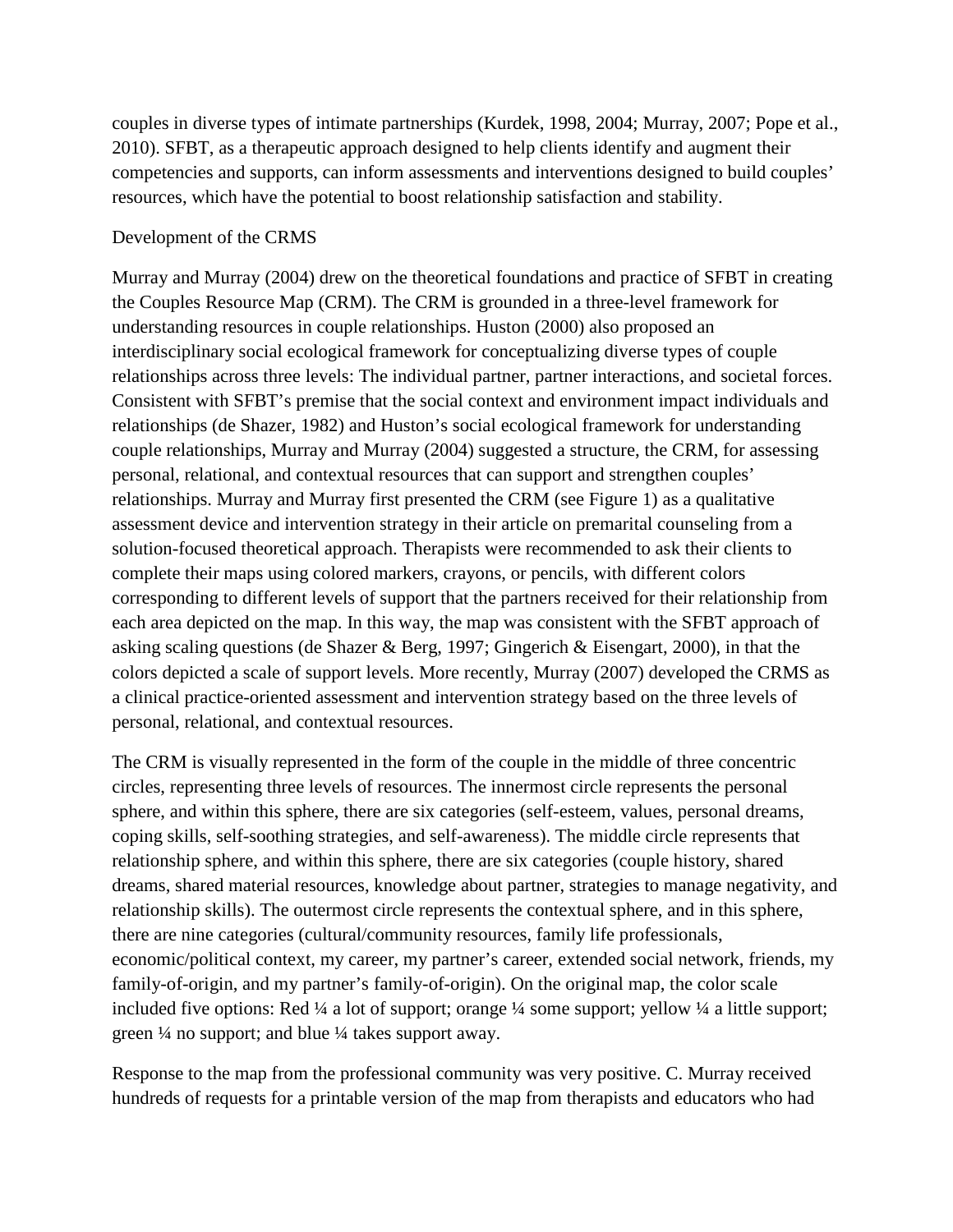read about it in the Journal of Marriage and Family Therapy. This printable version was offered in a note in the article in which the CRM was published, and interested readers were instructed to e-mail C. Murray to request the electronic version of the map. Based on this level of interest in the map, C. Murray determined that the map provided a useful framework for clinicians to conceptualize resources for couple relationships and decided to create a quantitative scale based on the map to provide clinicians with another alternative for assessing clients.

Murray (2007) then set out to develop a quantitative instrument to reflect the conceptualization of relationship resources depicted on the CRM. The instrument was intended to include three major subscales, one for each resource sphere (i.e., the Personal Resource Area scale [PRAS], the Relationship Resource Area scale [RRAS], and the Contextual Resource Area scale [CRAS]). In addition, there were 21 smaller category subscales, representing each of the 21 categories in the resource spheres (i.e., six for the personal sphere, six for the relationship sphere, and nine for the contextual sphere). For each item, participants respond to a statement with one of the following responses: Strongly disagree; disagree; agree; and strongly agree.

After an initial pool of 130 items was developed (including about seven items for each of the 21 categories depicted on the CRM), the items were reviewed by a panel of six experts, defined as ''mental health professionals with experience and training in marriage and family counseling'' (Murray, 2007, p. 55). Through this expert panel review, the scale was reduced to 4 items per each of the 21 categories. Next, a sample of 397 senior university undergraduates was asked to complete this pilot version of the instrument. Item analysis procedures were used to reduce the number of items to three each, leaving the final 63-item CRMS. With this sample, the Cronbach's a for the total scale was a ¼ .94, the PRAS was a ¼ .88, the RRAS was a ¼ .92, and the CRAS was a ¼ .86). Generally, respondents who had higher levels of relationship resources also demonstrated higher levels of relationship satisfaction, providing initial support for the validity of the CRMS (Murray, 2007).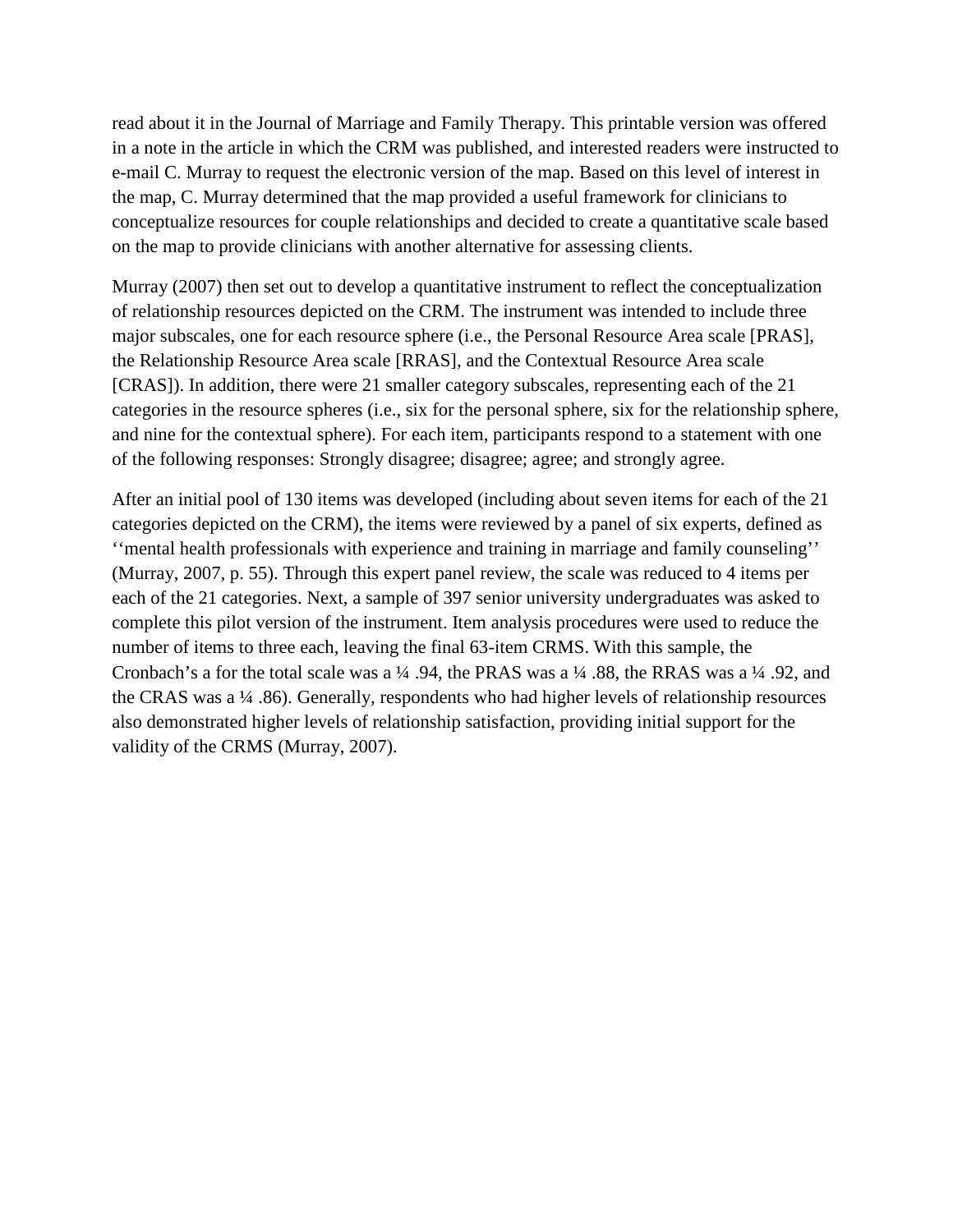# **Couple Resource Map**



Figure 1. Couples resource map.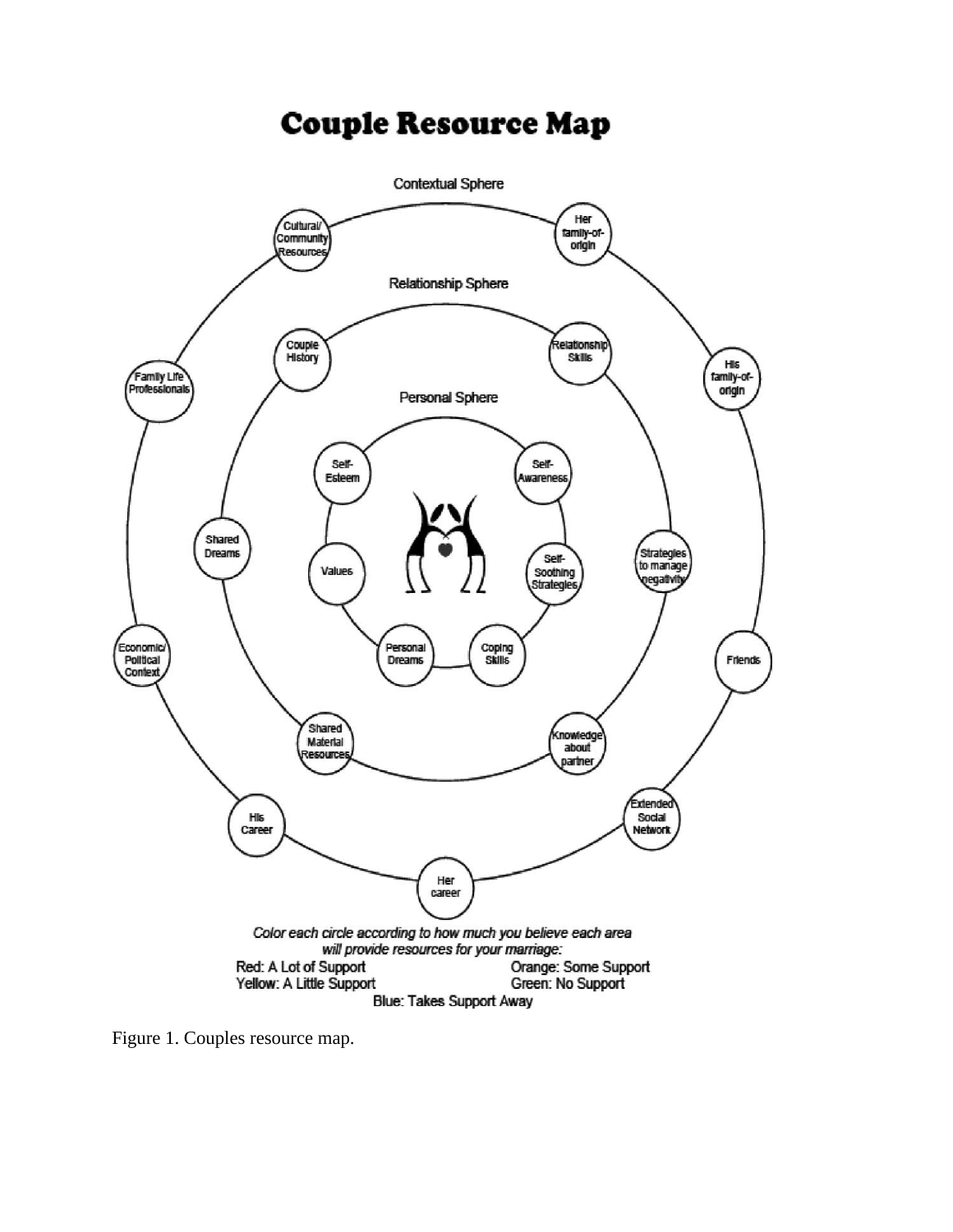To make the CRMS accessible and interactive, an Internet-based format was desired. Following initial scale development (Murray, 2007), a website developer created an interactive website through which CRMS respondents complete the instrument. The website program compiles participants' responses and provides them with immediate, printable feedback depicts the level of support that the respondent receives for his or her relationship based on the responses provided. In converting the instrument to the online format, the number of colors representing levels of support for each Category Subscale was reduced to four: Red ¼ a lot of support; orange  $\frac{1}{4}$  some support; yellow  $\frac{1}{4}$  a little support; and green  $\frac{1}{4}$  no support. In counseling applications, this map can be printed by the client and brought into a subsequent session for discussion in therapy. The instrument continues to be available, free of charge, at the following website: [http://www.couplesresourcemap.org/.](http://www.couplesresourcemap.org/) The website provides respondents with a unique ID code so that they may return to the site and receive their completed map again at a later point in time without having to reenter their information.

Murray and Forti (2009) then used this interactive Internet-based version of the CRMS in a validation study that included both clinical and nonclinical participants (based on whether they were currently participating in individual or couple therapy). A total of 1,103 participants were in the total sample, with 119 participants comprising the clinical sample and 984 participants comprising the nonclinical sample. Again, the total scale and Resource Area scales demonstrated good internal consistency (total: a ¼ .93; PRAS: a ¼ .85; RRAS: a ¼ .90; and CRAS: a ¼ .84). This study also provided support for the concurrent validity of the CRMS Resource Area scales. Further, across all Resource Area scales and the CRMS total scale, the nonclinical sample reported higher levels of resources than the clinical sample, although the difference on the CRAS was not statistically significant. This study did not examine the properties of the smaller category subscales.

Most recently, Pope, Murray, and Mobley (2010) used the CRMS in a study exploring the applicability of the instrument to individuals in same-sex relationships. Participants were asked to self-identify as being in an intimate committed relationship with a person of the same sex. Ninety-five participants took the CRMS. The total scale (a ¼ .91), PRAS (a ¼ .84), and RRAS (a ¼ .91) demonstrated adequate internal consistency, similar to the ratings in previous studies. The CRAS, however, had a more marginal internal consistency rating (a ¼ .71) as compared to the validation studies where the majority of participants were opposite-sex partners. The findings of this study suggest that the CRMS is applicable to partners in same-sex relationships, that samesex partners responded similarly to opposite-sex partners who took the instrument, and that same-sex partners may experience more variability in contextual resources, such as social support, than opposite-sex partners (Pope et al., 2010). Through the studies reviewed above, the researchers have found the CRMS to have adequate statistical properties for use as a practitionerbased assessment, and to be an applicable instrument for partners in diverse types of intimate relationships.

Rationale for the Development of the CRS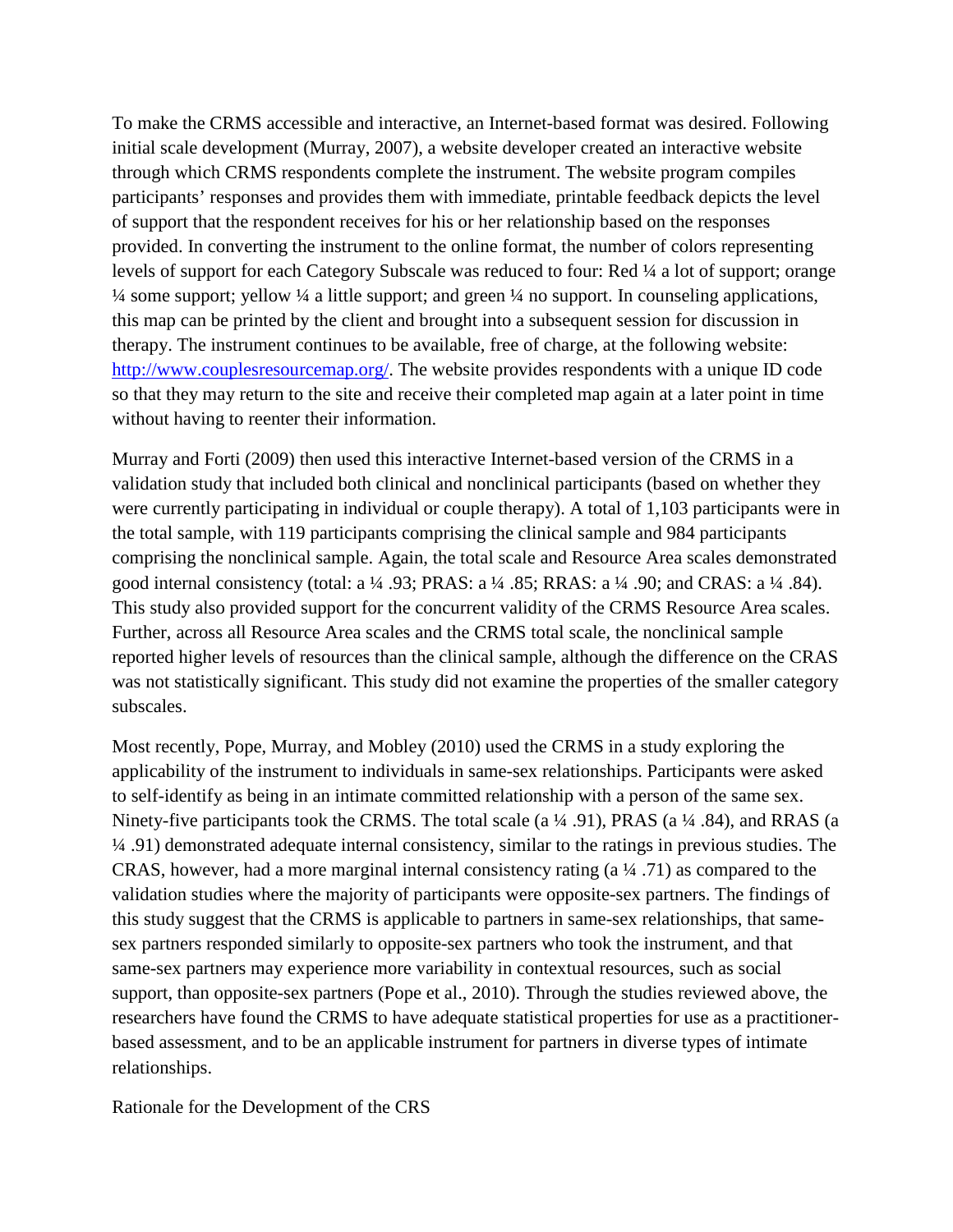There are several reasons that a new version of the CRMS is needed in order to serve as a research instrument versus the clinically oriented CRMS in the interactive website format. First, from a clinical standpoint, the depth of information provided by the smaller subscales within each Resource Area scale is useful, in that it provides information about specific areas that serve as resources and barriers to clients in their relationships and in their progress toward treatment goals. Since the CRMS is designed to be discussed in counseling (Murray & Forti, 2009), the precision of these smaller subscales is important but not essential, based on the assumptions that (a) no major life decisions are likely to be based on them and (b) clients have an opportunity to discuss differences in their ratings and their subjective views of these areas with their counselors if they disagree with the ratings. However, from a psychometric standpoint, these smaller scales prove be problematic, in that some of their internal consistency coefficients were low (e.g., in Murray, 2007, the range was from a  $\frac{1}{4}$ . 40 to a  $\frac{1}{4}$ . 80).

Second, the CRMS has not yet been subjected to a factor analysis to examine its underlying factor structure. The practice-oriented CRMS is grounded in the conceptual framework of the map. However, for research purposes, it is important that the underlying factor structure be determined in order to measure resources most accurately. Third, the CRMS is rather lengthy to be used for research purposes. With 63 items, the instrument is cumbersome to include in a battery of instruments to assess the relationships between resources and other variables of interest. Finally, from a practical standpoint, it is costly and technologically challenging to use the Internetbased version of the CRMS for research purposes. Adding new instrumentation to the site requires reprogramming of the CRMS website, and the cost of doing this is prohibitive for many researchers.

For all these reasons, we set out in this study to create a new version of the CRMS, the CRS, which would be more accessible and useful for researchers. The researchers used an EFA to determine the most appropriate way to revise the CRMS to make it a concise instrument with sound psychometric properties that gathers meaningful information about the levels of different types of resources for partners in couple relationships.

#### Method

#### Sample

The sample used for this study was a convenience sample recruited through a variety of strategies. Our goal was to use recruitment strategies that would result in a diverse, geographically unrestricted, naturalistic sample of respondents. Sample recruitment occurred from approximately January 2008 through June 2011. The sample included all individuals who completed the online CRMS during this data collection period. The only incentive that participants received for participating in this study was the immediate, printable feedback in the form of the completed CRM that depicted the amounts of support available to them from the 21 different resources included on the map. This feedback was based on their responses to the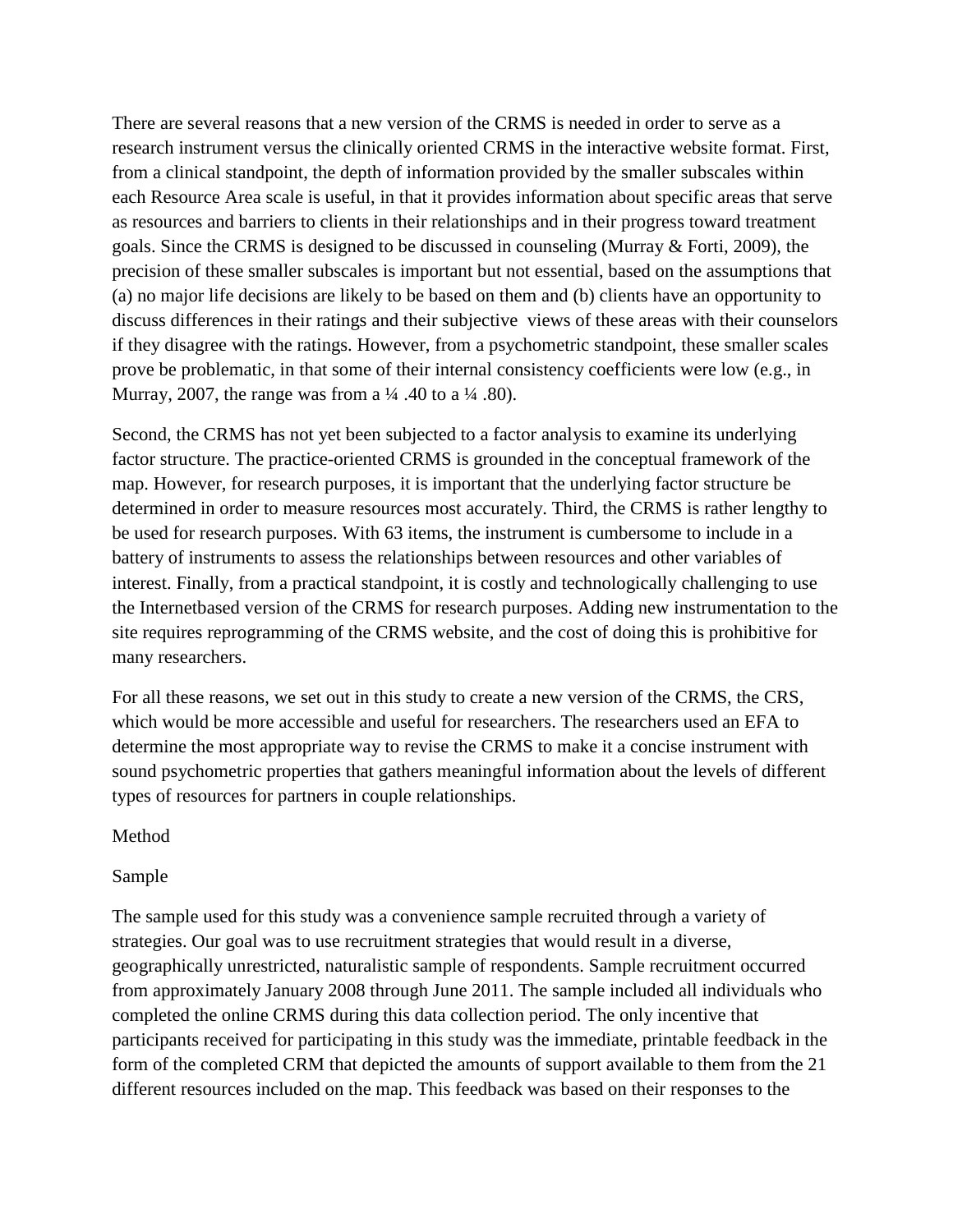instrument. Participants were required to be over the age of 18 and to be currently involved in a monogamous intimate relationship in order to participate. For purposes of this study, a monogamous intimate relationship is defined as an exclusive relationship, in which two individuals share an emotional, romantic, and/or sexual connection, and both individuals agree that neither partner will share a similar relationship with another person.

Of the 458 participants, 369 identified as female (78.4%) and 99 as male (21.6%). Participants' age ranged from 18 to 73 with a mean of 35.21. The majority of participants reported their ethnicity as Caucasian (N ¼ 362; 79%). Forty-three participants identified as African American (9.4%), 16 participants as Hispanic (3.5%), 31 participants reported their ethnicity as other (6.8%), and 4 did not respond (.9%). In terms of relationship status, 217 participants reported being in marital relationships (47.4%), 107 participants were in dating relationship (23.4%), 77 participants reported that they were engaged (16.8%), and 55 participants reported that they were cohabiting (12%). Participants' relationship duration ranged from less than 1 year to 45 years with a mean of 8 years.

#### Recruitment

The sample for this study was recruited through multiple convenience and snowball sampling techniques. Recruitment strategies included references to the survey website in conference presentations, journal articles of the second author's previous work developing the CRMS, and on C. Murray's faculty webpage. Participants also were recruited by targeting couples counselors who may have referred their clients to the CRMS website. Recruitment methods targeting counselors relied on personal contacts made with practicing couples counselors, e-mails sent to Internet databases for counselors where e-mail addresses were publicly available, and an e-mail sent to the American Counseling Association's listserv for graduate students inviting them to refer their internship clients to the CRMS. Additionally, participants were recruited through emails sent to list-serves targeting faculty and students at the University of North Carolina at Greensboro, through postings on the discussion boards of groups related to couple and relationship issues on Facebook and MySpace, and through paper fliers posted in coffee shops in the Greensboro, NC, area. The survey website is available to the public, so it is possible that some participants may have learned about the CRMS study through other means—such as through an Internet search engine or by word of mouth.

#### Instrumentation

The instrumentation included the CRMS, the Relationship Assessment scale as a measure of relationship satisfaction (Hendrick, 1988), and a demographic information questionnaire, for a total of 83 items. See the discussion of previous studies on the CRMS discussed in the literature review section for additional information about the development and psychometric properties of the CRMS. The RAS (Hendrick, 1988) is a 7-item scale that assesses relationship satisfaction, and demonstrates good internal consistency with established predictive and concurrent validity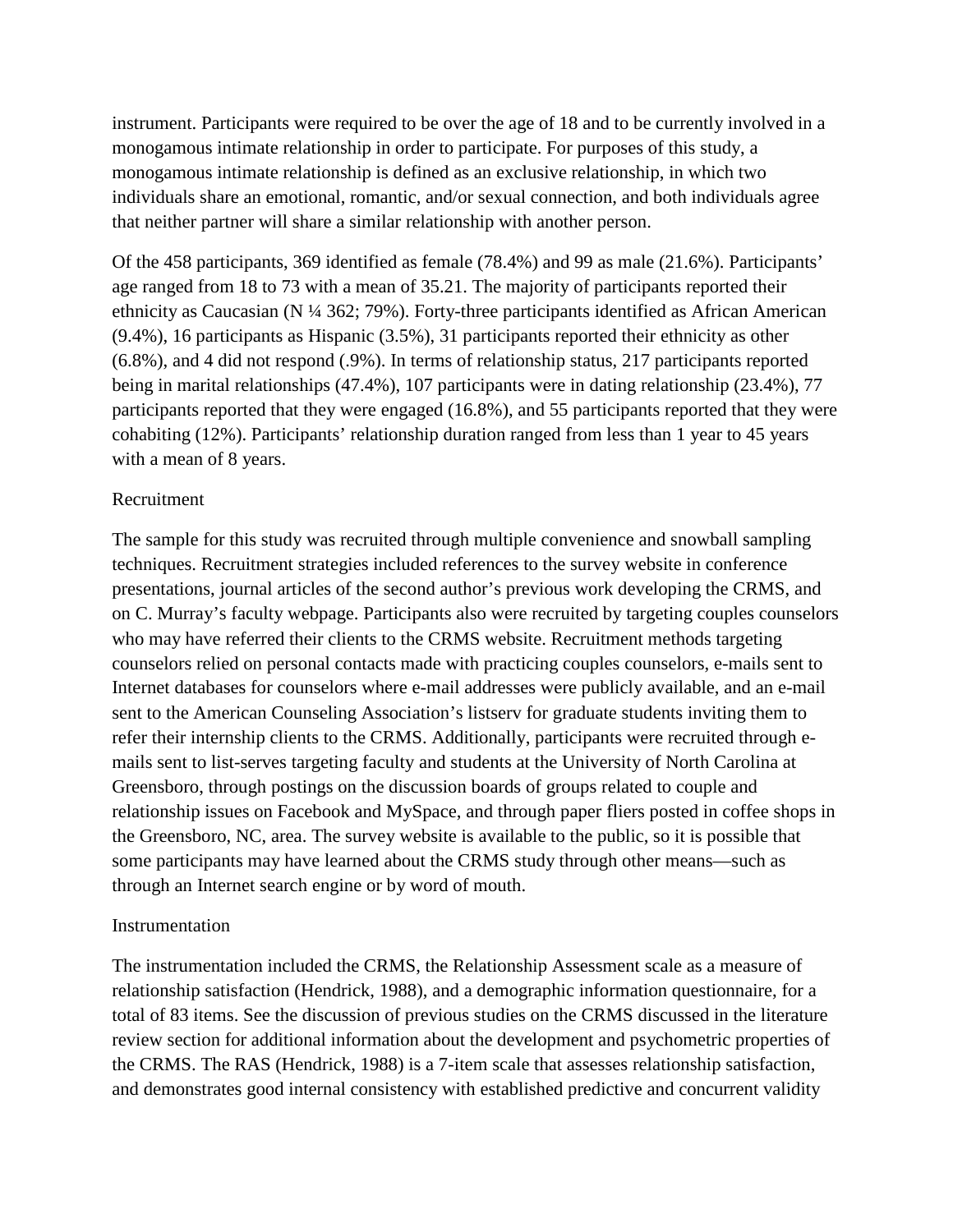(Corcoran & Fisher, 2000). The instrumentation was estimated to take approximately 15–20 min to complete. Participants' responses were anonymous. The CRMS website asks respondents to indicate whether they have completed the instrument previously. If they responded ''yes'' to this question, their responses were dropped from subsequent analyses.

## Data Analysis

The data were first prepared for EFA. Data screening was utilized in order to identify the accuracy of the data together with the amount and distribution of missing data and outliers. The underlying assumptions of the EFA were checked so that its robust use was controlled. Finally, EFA and reliability analysis were conducted.

#### Results

## EFA

The data were examined through SPSS 16.0 computer program for entry correctness and missing values. Systematic and random missing values were found in the data set. Cases with systematic missing values more than 5% of the total case responses were excluded from the data. One hundred twenty cases appeared to have random incomplete data. Because listwise and pairwise deletion methods would discard such a big number of cases in the analysis, incomplete data were handled by replacement with mean method. Thus, the present study involved an adequate sample size of 458 for the factor analysis ( $n > 300$ ; Tabachnick & Fidell, 2001). Likewise, the item to sample size ratio (1:7.33) was also considered to be adequate for an EFA.

Prior to conducting the EFA, statistical assumptions for factor analysis were checked. The univariate normality assumption was checked through examining skewness and kurtosis coefficients, histograms, boxplots, Q–Q plots, Kolmogorov–Smirnov, and Shapiro–Wilk normality tests. Skewness and kurtosis coefficients were found to be different than 0. Skewness values ranged between  $\Box$ 1.542 and .118 which was within the acceptable range of  $\Box$ 2 to  $\beta$ 2. Similarly, kurtosis values ranged between  $\Box$  534 and 3.925, again, they were within the acceptable range of  $\Box$ 5 to  $\beta$ 5. Histograms and boxplots for each item indicated that most of the items were not distributed normally, whereas normal Q–Q plots appeared to meet the linearity assumption. Kolmogorov–Smirnov and Shapiro–Wilk normality tests for each item also were calculated for univariate normality. Indicating non-normality, the results of Kolmogorov– Smirnov and Shapiro–Wilk tests were significant. However, Kolmogorov–Smirnov and Shapiro– Wilk normality tests were presented as conservative and may incorrectly fail to reject the null hypothesis, and thus can become less powerful than was expected (PROPHET Statguide, 2007).

Table 1. Mean and Standard Deviation of the Item Scores of Couples

Resource Scales (CRS).

M SD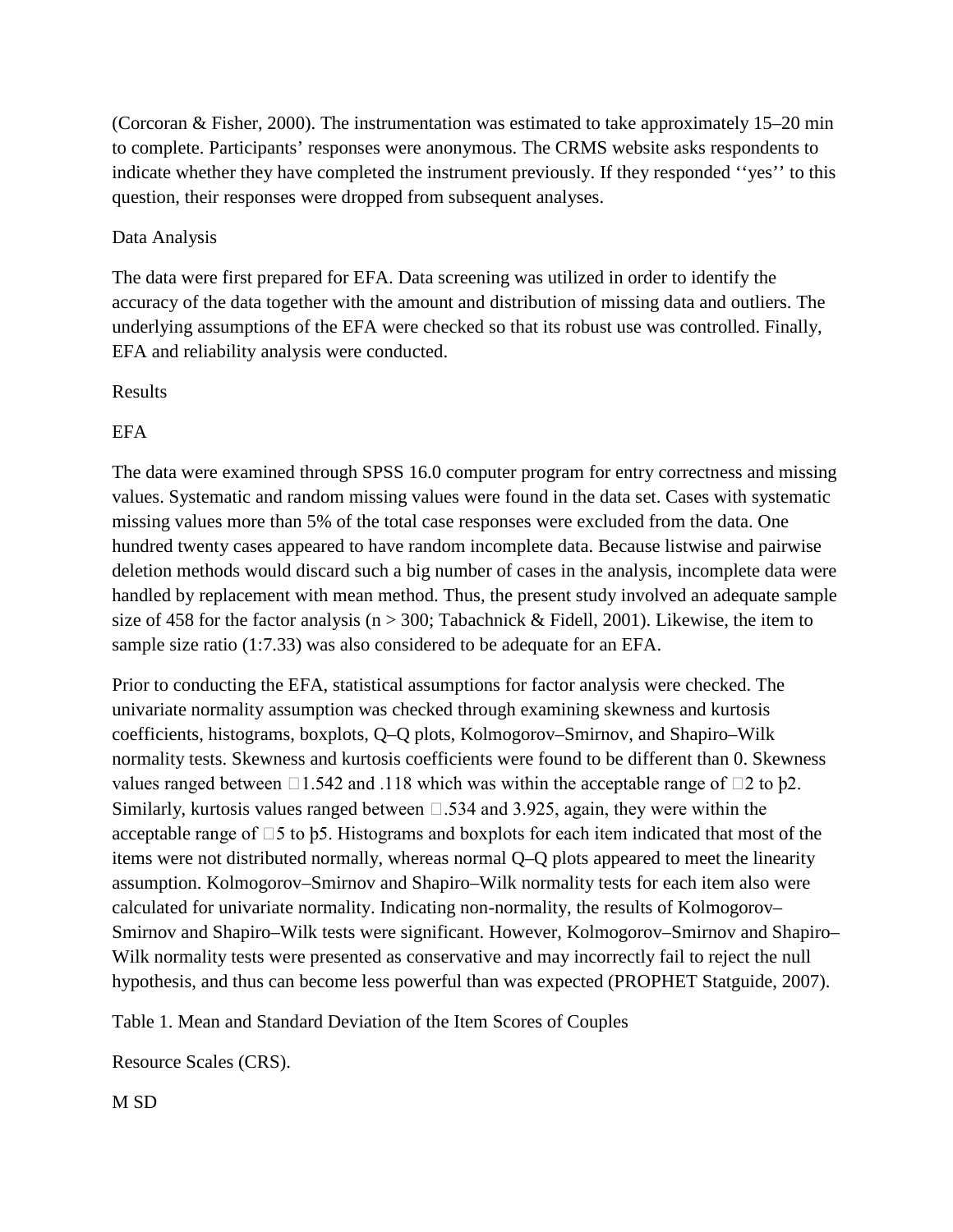- Item 1 3.21 0.70
- Item 2 3.64 0.58
- Item 3 2.99 0.78
- Item 4 3.08 0.87
- Item 5 3.23 0.59
- Item 6 3.00 0.92
- Item 7 3.23 0.69
- Item 8 2.34 0.72
- Item 9 3.02 0.60
- Item 10 3.34 0.55
- Item 11 3.17 0.72
- Item 12 2.73 0.80
- Item 13 3.13 0.84
- Item 14 2.81 0.86
- Item 15 3.17 0.76
- Item 16 3.53 0.56
- Item 17 3.15 0.68
- Item 18 3.03 0.59
- Item 19 3.34 0.71
- Item 20 3.24 0.67
- Item 21 3.35 0.71
- Item 22 2.25 0.78
- Item 23 3.11 0.77
- Item 24 3.62 0.52
- Item 25 3.30 0.66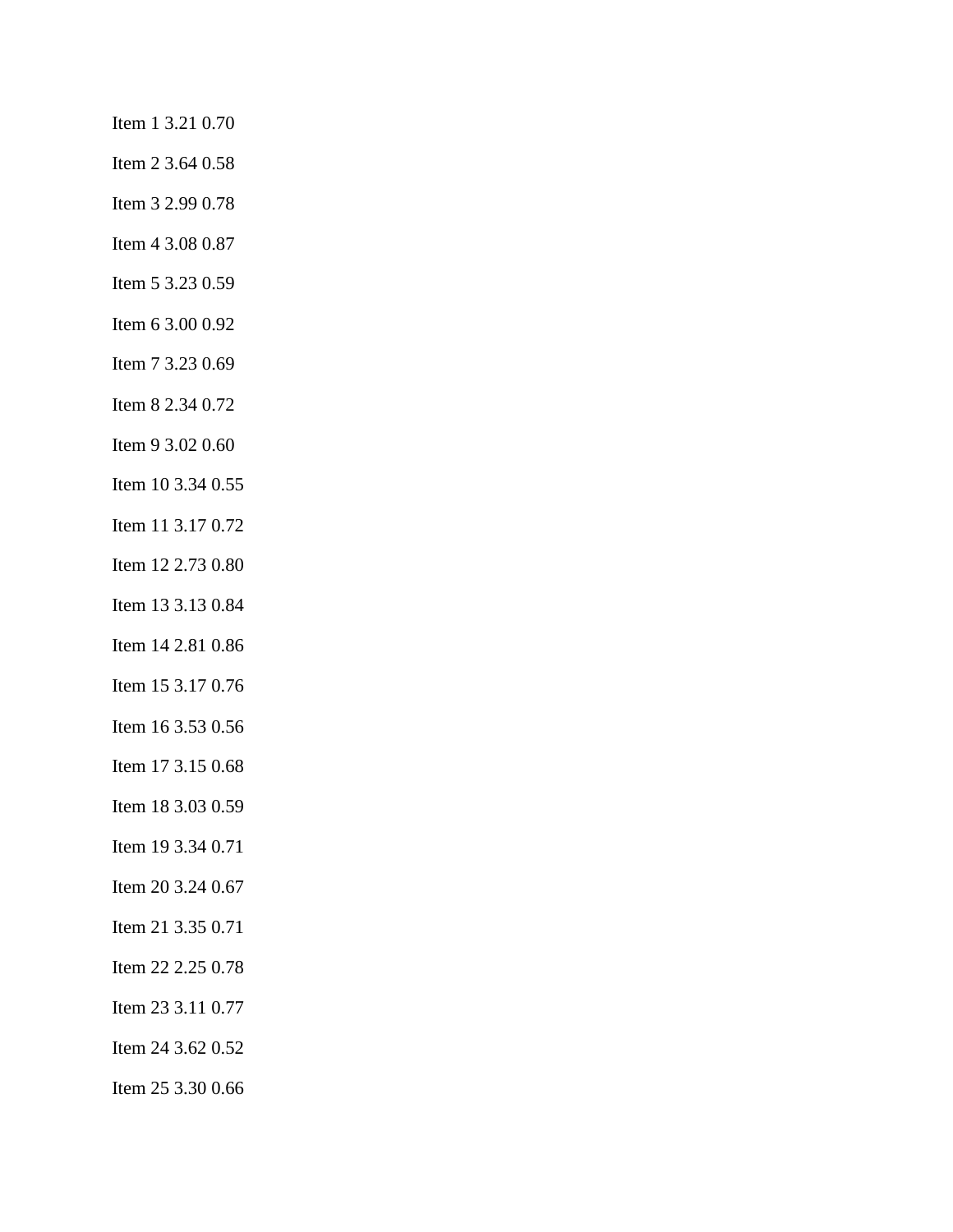- Item 26 2.88 0.70
- Item 27 3.40 0.64
- Item 28 3.06 0.78
- Item 29 2.58 0.80
- Item 30 2.77 0.83
- Item 31 3.01 0.78
- Item 32 2.81 0.90
- Item 33 3.24 0.71
- Item 34 3.08 0.62
- Item 35 2.02 0.66
- Item 36 3.51 0.52
- Item 37 2.88 0.79
- Item 38 3.48 0.59
- Item 39 2.80 0.70
- Item 40 2.91 0.77
- Item 41 2.53 1.06
- Item 42 3.15 0.72
- Item 43 3.12 0.62
- Item 44 3.42 0.64
- Item 45 3.16 0.72
- Item 46 3.30 0.64
- Item 47 3.46 0.62
- Item 48 2.99 0.79
- Item 49 2.97 0.70
- Item 50 3.39 0.64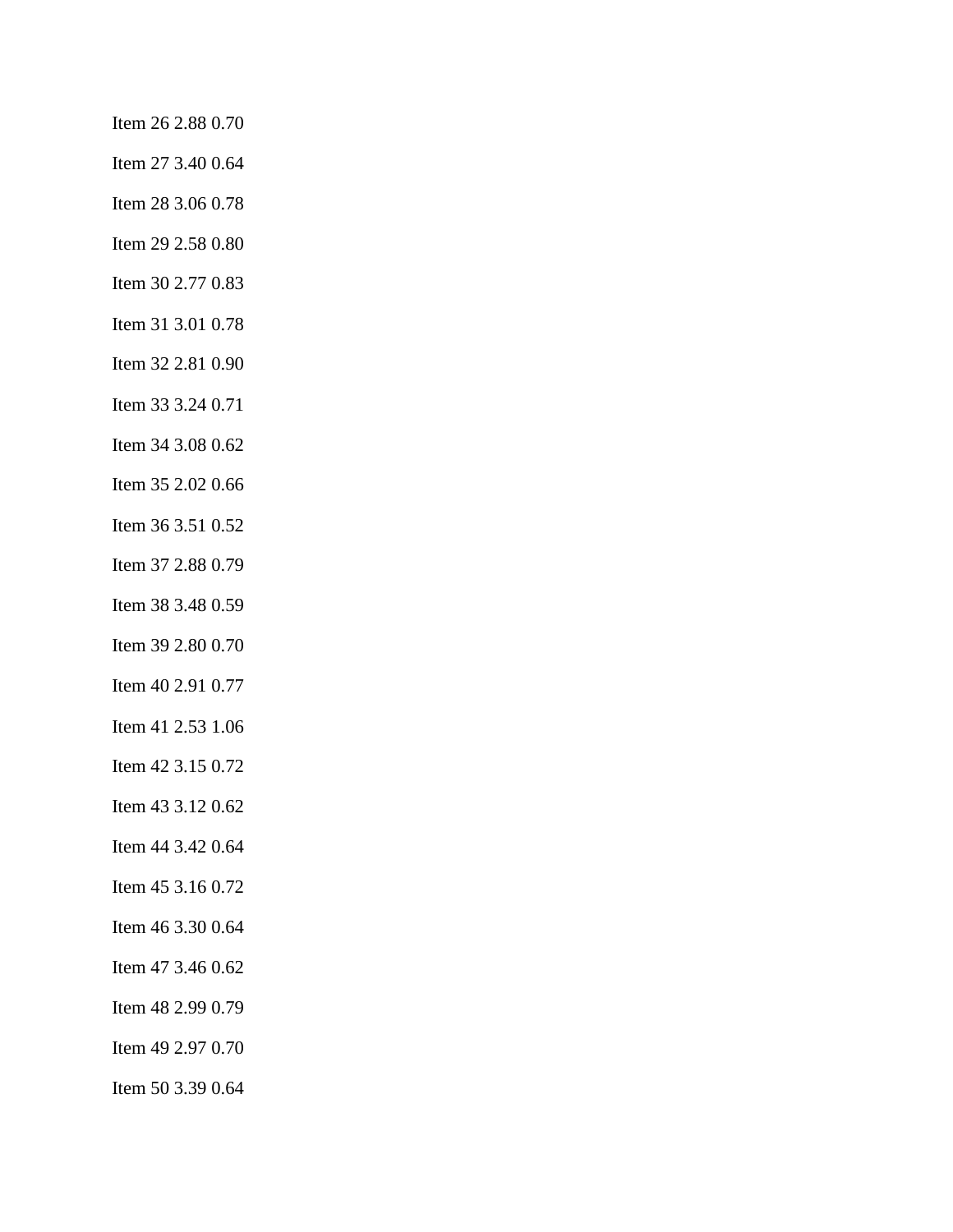| Item 51 2.79 0.82 |
|-------------------|
| Item 52 2.90 0.79 |
| Item 53 2.91 0.75 |
| Item 54 2.22 0.84 |
| Item 55 3.23 0.58 |
| Item 56 3.30 0.54 |
| Item 57 2.89 0.75 |
| Item 58 3.23 0.57 |
| Item 59 3.16 0.54 |
| Item 60 3.16 0.75 |
| Item 61 2.92 0.77 |
| Item 62 2.66 0.82 |
| Item 63 2.88 0.81 |

Note. Means were based on a scale of 1–4.

For the multivariate normality assumption, Mardia's test was run. The result of Mardia's test was found to be significant, so the multivariate normality assumption was not met. As a result, the univariate normality and multivariate normality check on the current data revealed that there were inconsistent findings between tests, as the data appeared to be normally distributed in some of the tests, whereas not normally distributed in others. Since the sample size of the present study was large enough for EFA, researchers decided to continue the analysis with caution.

Second, the data were checked for univariate and multivariate outliers. For the univariate outliers, 32 cases were found exceeding the Z score of þ3.29 and \_3.29 (Tabachnick & Fidell, 2001). In order to detect multivariate outliers, a Mahalanobis distance test was used, identifying 16 cases as multivariate outliers. The large number of univariate and multivariate outliers is considered to be a result of the diverse profile of the participants. The present study involved a geographically unrestricted and naturalistic sample of respondents. Among these 32 univariate and 16 multivarite outliers, one of the cases appeared to be a constant outlier. Thus, researchers decided to exclude just that case as an outlier from the study, but were conservative in interpreting the results. Mean and standard deviation of the item scores of CRS are presented in

Table 1.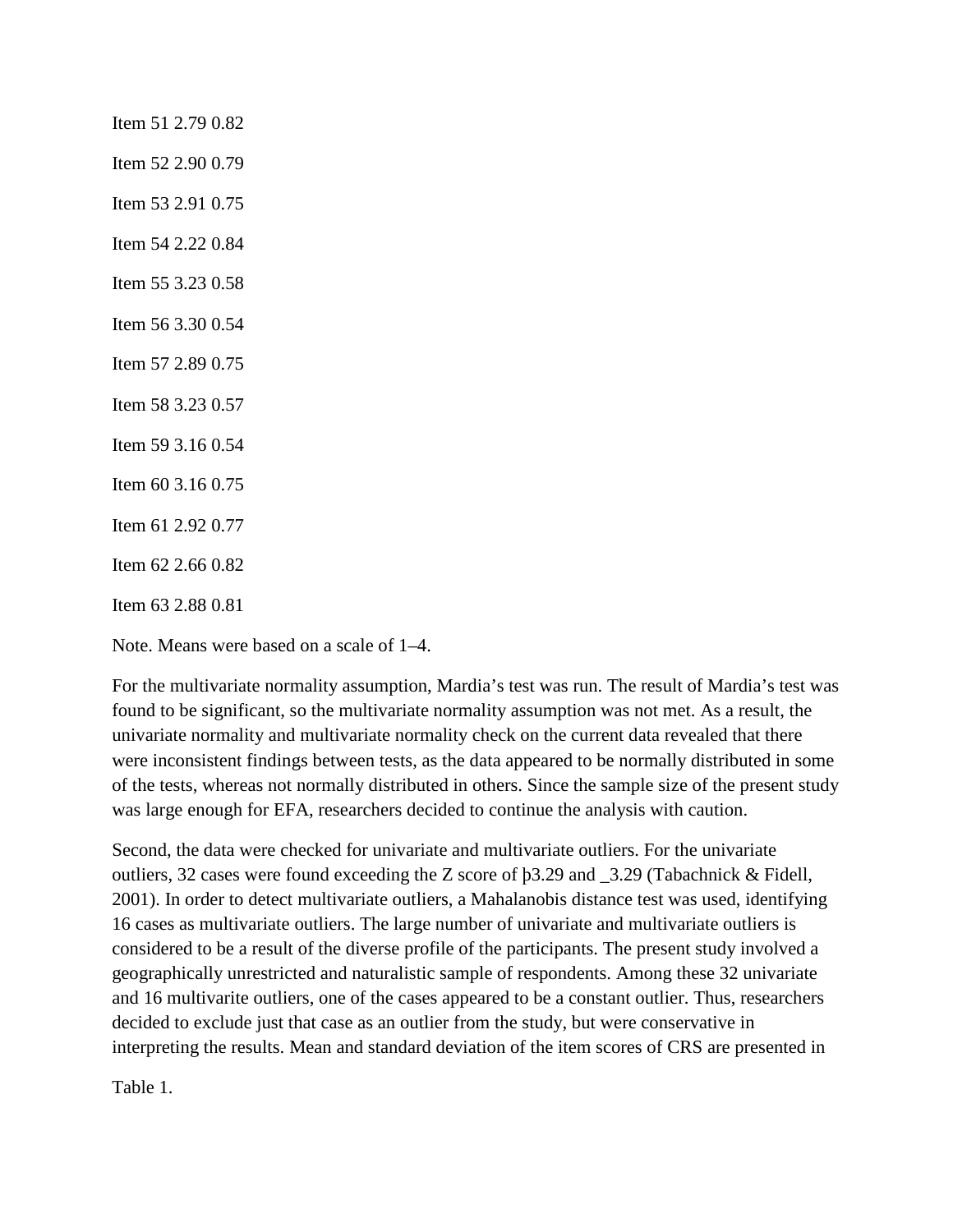Third, the correlation matrix of the items was obtained. The correlations between the items were expected to be greater than .30 in order to satisfy one of the assumptions for factor analysis (Hair, Anderson, Tatham, & Black, 1998). Although there were correlations smaller than the given value, some correlation values were also found to be greater than .30. Thus, the relatively high correlations between some of the items were interpreted as the indication of underlying relationship patterns even at the first visual inspection of the correlation matrix. In other words, there were clusters of items appeared to be conceptually related to each other. Finally, the Bartlett test of sphericity was calculated and had shown a statistically significant result (w2  $\frac{1}{4}$ 1.266, df ¼ 1953, p < .001). Furthermore, the result of the Kaiser– Meyer–Olkin measure of sampling adequacy was found .90 as greater than the suggested minimum value of .60 for conducting factor analysis (Tabachnick & Fidell, 2001).

After all the necessary assumptions were checked and the data were considered to meet the minimum requirements for factor analysis, an EFA with maximum likelihood extraction and oblique rotation was conducted. In the preliminary EFA, 15 factors with eigenvalues more than 1.0 were observed. However, a close inspection of scree plot revealed that there were three factors before the breaking point (see Figure 2). Thus, retaining the consistency between the theoretical and conceptual background of the CRS and preliminary EFA results, three factors were extracted. Furthermore, item loadings less than .30 were suppressed in the EFA to obtain a stronger loading structure.



**Scree Plot** 

Figure 2. The scree plot of 63 manifest variables.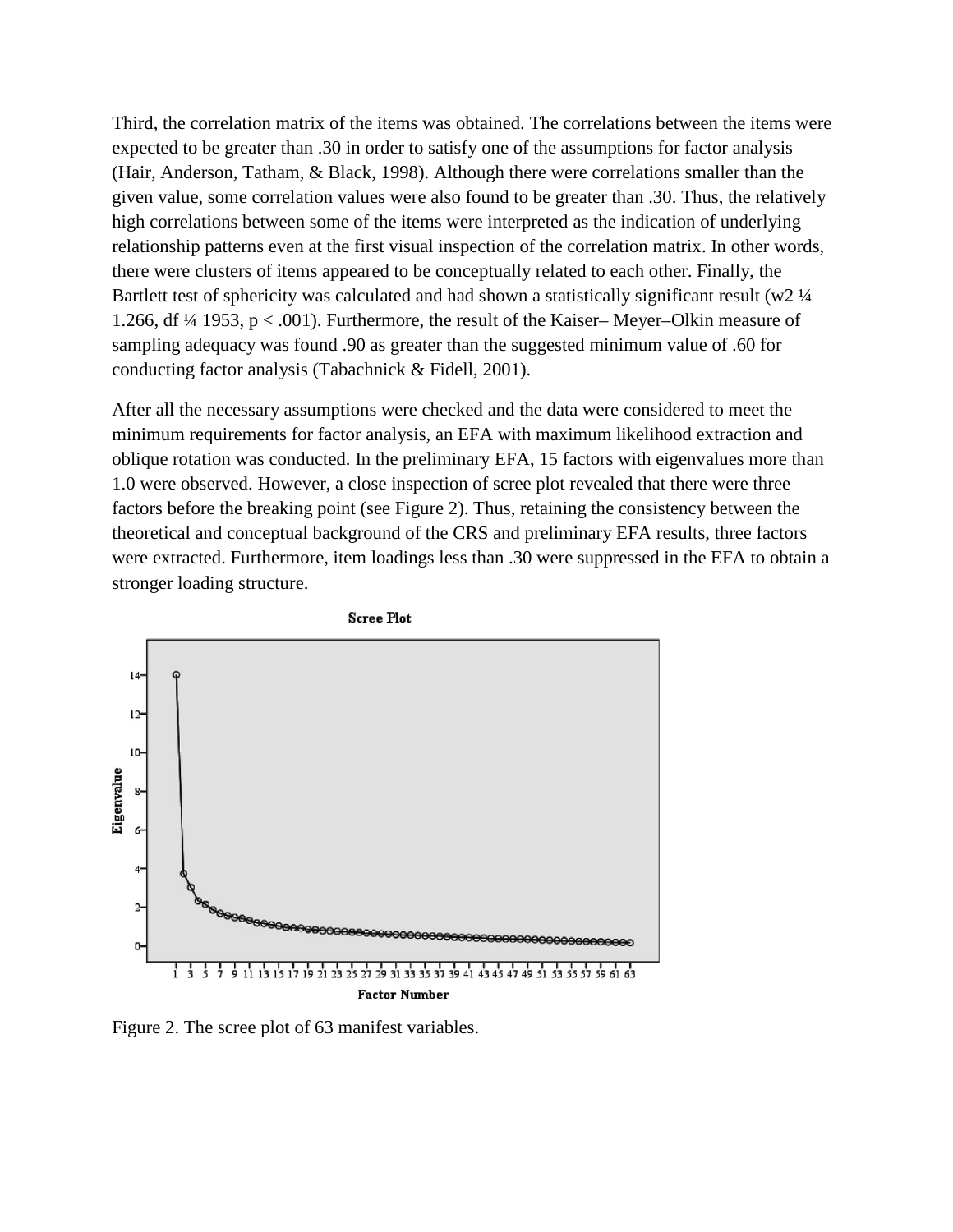However, a close inspection of scree plot revealed that there were three factors before the breaking point (see Figure 2). Thus, retaining the consistency between the theoretical and conceptual background of the CRS and preliminary EFA results, three factors were extracted. Furthermore, item loadings less than .30 were suppressed in the EFA to obtain a stronger loading structure.

EFA results of 63 manifest variables with a three-factor solution indicated that 16 items did not load on any factors. The first factor appeared as relationship resources, and 21 items loaded on this factor. The first factor also involved four items originally from personal resource and one item originally from contextual resource scales. From a conceptual frame of reference, all five items appeared to have unclear wording, which may either be perceived as a personal or a relational source for different individuals. For the second (personal resources) and the third (contextual resources) factors, item loadings were conceptually appropriate. Therefore, researchers decided to exclude these 5 items as well as the 16 unloaded items. A second EFA was conducted with the remaining 42 items. Two more items did not load onto any of the factors and were also excluded from the scale. In the third EFA, all 40 items loaded on three separate factors, as expected conceptually, and there were no double loadings.

Final results of the EFA yielded three factors with eigenvalues of 10.701 for Factor 1, 3.149 for Factor 2, and 2.735 for Factor 3. The total variance explained by the three-factor structure was approximately 37%. The first factor appeared as the relational resources with 16 items. The second factor appeared as personal resources and involved 11 items. The third factor appeared as contextual resources with 13 items. Table 2 shows factor loadings derived from the pattern matrix following oblique rotation.

## Results for the Reliability Study

Cronbach's a reliability estimation was applied to the whole scale and three subscales in order to obtain internal consistency of the CRS. The overall scale (a ¼ .92) and the three subscales (relational resources, a ¼ .91; personal resources, a ¼ .88; and contextual resources, a ¼ .81) demonstrated adequate internal consistency. For the overall scale and all three factors, there were no items reducing the reliability coefficients of the each structure. Therefore, all the items included in the scale through the factor analysis also were supported by the reliability coefficients and item-scale/factor correlations. These results indicated that the CRS had satisfactory internal consistency.

#### Results of the Predictive Validity Analysis

In order to examine the predictive power of the CRS, a standard multiple regression analysis was conducted. In the regression analysis, total scores of three CRS subscales were entered as predictor variables whereas participants' relationship satisfaction ratings were included as the dependent variable. Multiple regression analysis results revealed that the model of three subscales significantly predicted participants' relationship satisfaction ratings,  $R\frac{1}{4}$ .64,  $R2\frac{1}{4}$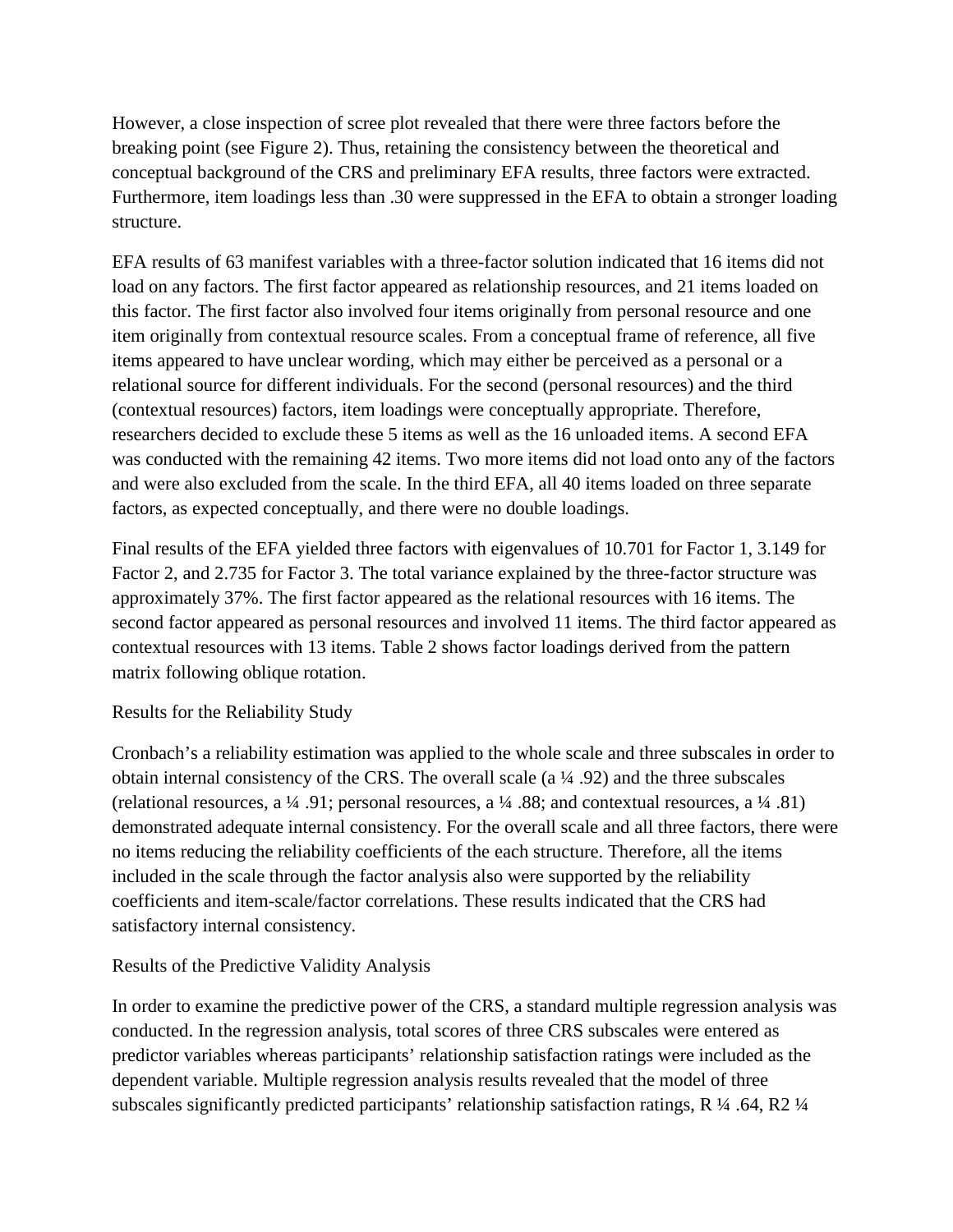.41, F(3,452)  $\frac{1}{4}$  103.55, p < .001. In the model, approximately 41% of the variance in participants' relationship satisfaction was explained by participants' relational, personal, and contextual resources scores. Individually, relational resources appeared to be the only significant predictor (b  $\frac{1}{4}$  .12, t  $\frac{1}{4}$  14.84, p < .001) whereas personal (b  $\frac{1}{4}$   $\Box$  .02, t  $\frac{1}{4}$   $\Box$  1.41, p > .05) and contextual resources (b  $\frac{1}{4}$  .004, t  $\frac{1}{4}$  .48, p > .05) were not significantly contributing on participants' relationship satisfaction ratings. Thus, the predictive validity of relational, personal, and contextual resources subscales may be supported by this finding; however, further validity studies with other constructs are considered to be necessary.

## **Table 2 is omitted from this formatted document.**

#### Discussion

Through the EFA, the researchers reduced the CRMS from 63 to 40 items to construct the CRS. The CRS was found to have three subscales: personal resources, relational resources, and contextual resources. This three-factor structure parallels the theoretical foundations of the CRMS (Huston, 2000; Murray & Murray, 2004), providing support for conceptualizing relationship resources as based in the individual, the relationship, and the social context and environment. As for reliability of the CRS, internal consistency values for the overall scale and for each subscale were sufficient for social science research, with all a coefficients exceeding .81. Finally, through a multiple regression analysis, the 40-item CRS was predictive of participants' relationship satisfaction, demonstrating initial predictive validity of the CRS.

However, when the subscales were analyzed individually, only relational resources was found to be uniquely predictive of relationship satisfaction. This finding is consistent with results from previous studies with the CRMS (Murray, 2007; Pope et al., 2010). The measure that was used for relationship satisfaction, the Relationship Assessment scale, is a 7-item measure that contains questions that assess partners' perceptions of their relationships. That the measure is relationally focused could explain the results of the predictive validity test. Moreover, previous researchers have identified that relationship commitment, rather than relationship satisfaction, is the most salient predictor of relationship stability (Kurdek, 2007). Future studies should look at how the CRS relates to other relationship constructs, particularly commitment, in determining the predictive validity of the CRS.

#### **Limitations**

There are several limitations to this research study. First, when checking the statistical assumptions for the EFA, the univariate and multivariate normality checks were inconsistent in determining whether the data were normally distributed. Further, an excessive number of items were identified as multivariate outliers; however, due to the diverse sample, the researchers did not exclude the outliers from the EFA. The Kaiser – Meyer–Olkin measure of sampling adequacy also was found to be higher than the suggested minimum value. Other tests, however, demonstrated that our data set met the minimum requirements for an EFA. As the preliminary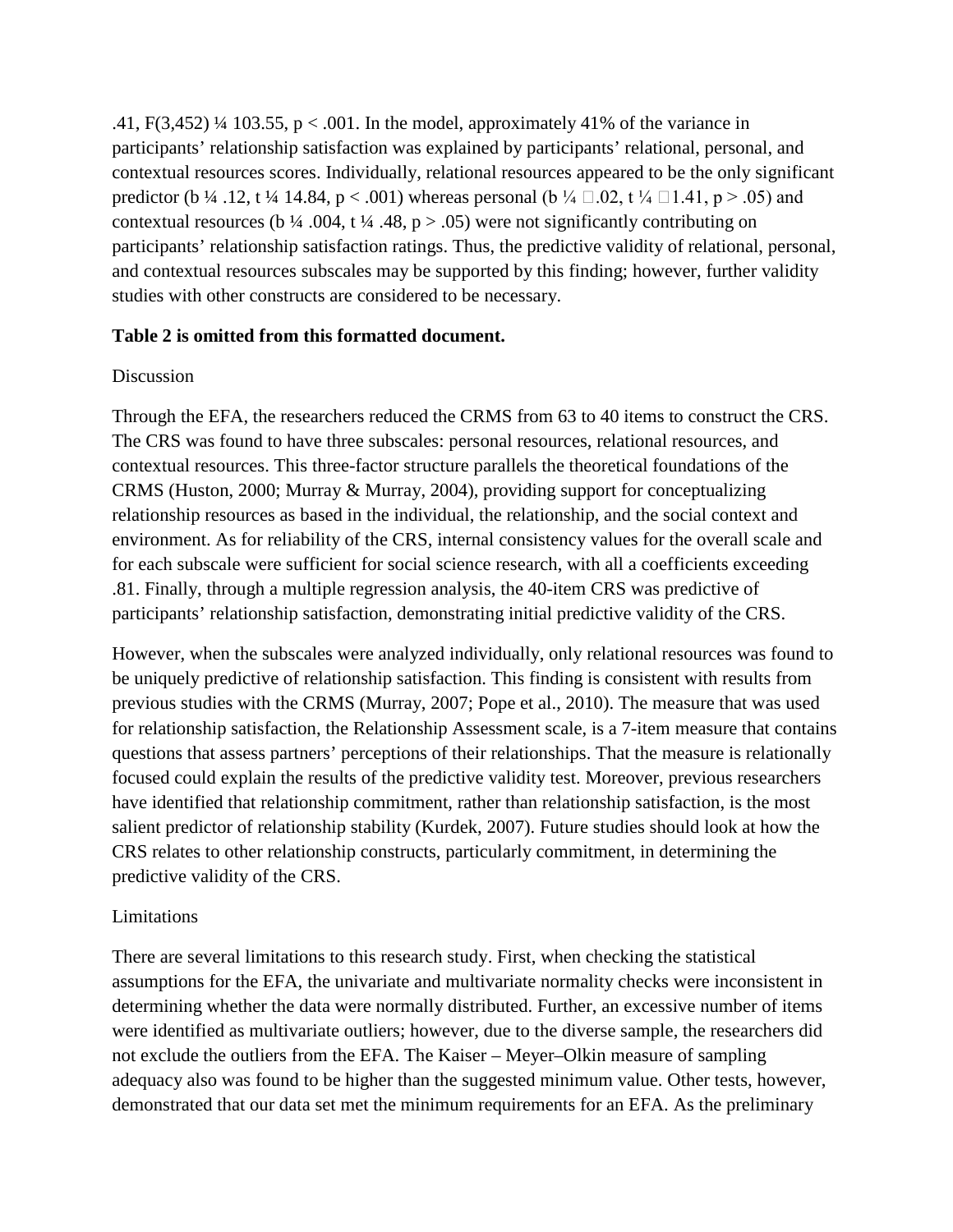data analyses did not yield clear-cut results for the completion of an EFA, the results of the EFA should be interpreted cautiously and continued research is needed before making a more definitive statement on the empirical soundness of the CRS. Finally, the response format was anonymous so we were unable to identify if any participants were in a relationship with each other, and so dynamics of that relationship could be overrepresented in the results.

#### Implications

Through this study, the CRMS was subjected to an EFA to explore its underlying factor structure. Based on our findings, the three-factor framework for understanding couple relationships as proposed by Huston (2000) is applicable to conceptualizing the relationship resources of couples (Murray & Murray, 2004). Resources and strengths that support couples' relationships can be located within the individual, the relationship, and the contextual environment. Further, the three-factor structure of the CRS provides additional support for the utility of the clinically based CRM and CRMS as a more stringent analysis was applied to the CRMS in this study than in previous studies. In terms of counseling implications, theories such as SFBT, that emphasize all three levels of relationship functioning, may be well suited to strengthening and supporting couple relationships in counseling through identification and enhancement of resources.

In terms of developing a research instrument, the 40-item CRS obtained from the analysis displayed sounder psychometric properties than the CRMS with higher internal consistency ratings of the overall scale and each major subscale (i.e., personal, relational, and contextual). Through the EFA, we reduced the number of items of the CRMS by 23 to form the CRS, forming a shorter instrument that has more utility for research purposes. As a research instrument, the three major subscales of the CRS do not need to be broken down into smaller subscales to provide specific information as would be useful in a clinical setting. Rather, the CRS can be used to explore the relationships between personal, relational, and contextual resources and other constructs related to intimate relationship stability and satisfaction. Based on this preliminary analysis, the CRS appears to be a concise and useful instrument to explore the levels of different types of resources for partners in couple relationships.

Further research is needed to continue to determine the reliability, validity, and utility of the CRS. The next step to strengthen the psychometric properties of the CRS will be to use confirmatory factor analyses to corroborate the three-factor structure found through the EFA. Further, we only used one construct (i.e., relationship satisfaction) to measure the predictive validity of the CRS, so future studies are needed to examine the relationships between the CRS and other major relationship constructs to determine the validity of the instrument. In previous studies with the CRMS as well as in this study, the relational resources subscale was the most predictive of relationship satisfaction, and future studies need to determine if this connection holds true for other relational constructs, such as relationship commitment or stability. Finally, the use of dyadic data would help researchers identify the similarities in partners' reporting of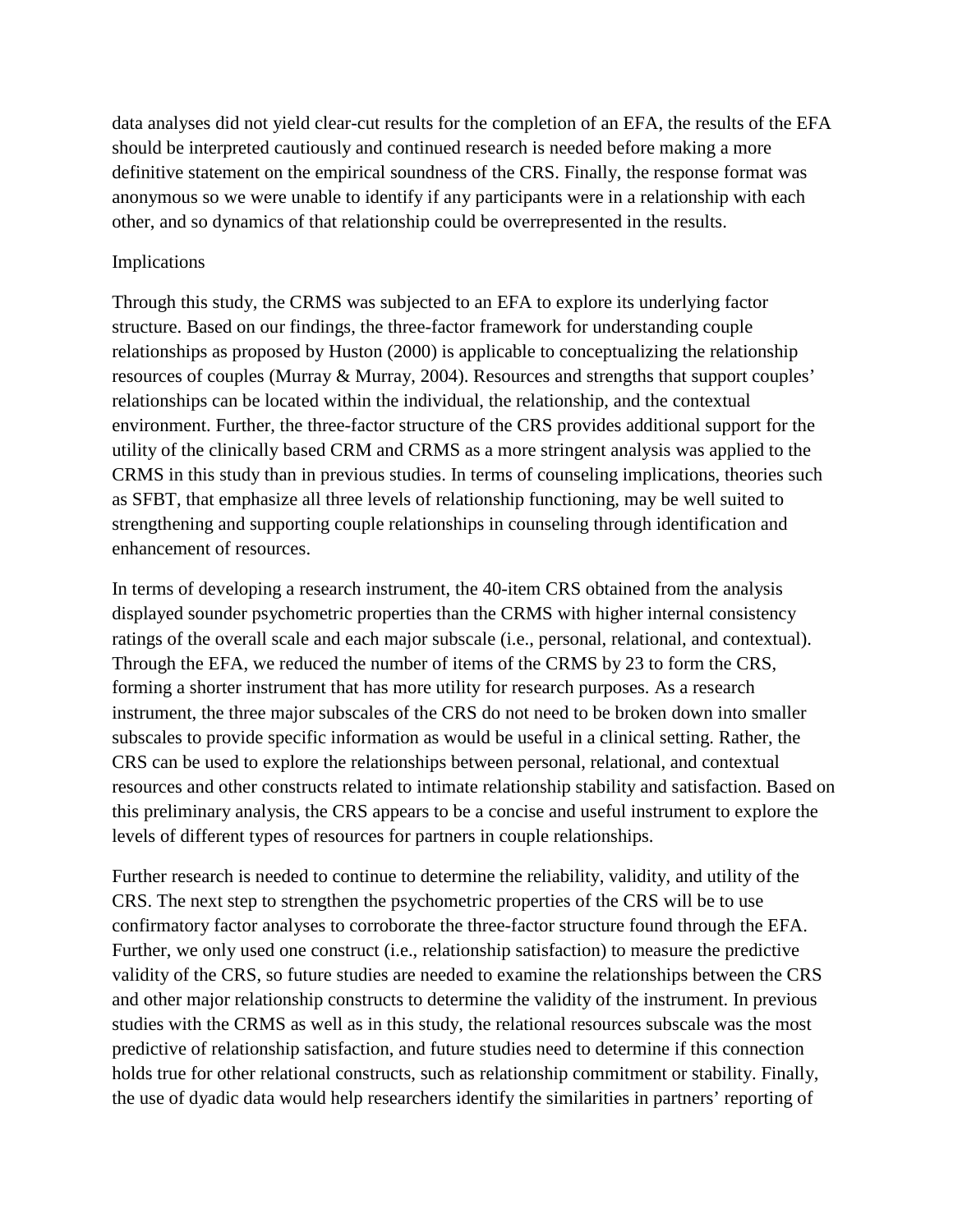resources. Based on our results, the CRS holds promise as a research instrument that values the agency and abilities of individuals through assessing the resources each partner brings to a relationship.

# **Declaration of Conflicting Interests**

The author(s) declared no potential conflicts of interest with respect to the research, authorship, and/or publication of this article.

# **Funding**

The author(s) received no financial support for the research, authorship, and/or publication of this article.

# **References**

Anderson, H. (2003). Postmodern social construction therapies. In T. Sexton, G. Weeks & M. Robbins (Eds.), Handbook of family therapy: The science and practice of working with families and couples (pp. 125–146). New York, NY: Brunner-Routledge.

Cheung, S. (2005). Strategic and solution-focused couples therapy. In M. Harway (Ed.), Handbook of couples therapy (pp. 194–210). Hoboken, NJ: John Wiley.

Clark-Stager, W. (1999). Using solution-focused therapy within an integrative behavioral couple therapy framework: An integrative model. Journal of Family Psychotherapy, 10, 27–47.

Corcoran, K., & Fischer, J. (2000). Measures for clinical practice: A sourcebook. Volume 1. Couples, families, and children (3rd ed.). New York, NY: The Free Press.

de Shazer, S. (1982). Patterns of brief family therapy: An ecosystemic approach. New York, NY: Guilford.

de Shazer, S. (1988). Clues: Investigating solutions in brief therapy. New York, NY: W.W. Norton.

de Shazer, S., & Berg, I. K. (1997). 'What works?' Remarks on research aspects of solutionfocused brief therapy. Journal of Family Therapy, 19, 121–124.

Fincham, F., Stanley, S., & Beach, S. (2007). Transformative processes in marriage: An analysis of emerging trends. Journal of Marriage & the Family, 69, 275–292.

Gingerich, W. J.,&Eisengart, S. (2000). Solution-focused brief therapy: A review of the outcome research. Family Process, 39, 477–498.

Hair, J. F., Anderson, R. E., Tatham, R. L., & Black, W. C. (1998). Multivariate data analysis (5th ed.). Upper Saddle River, NJ: Prentice Hall.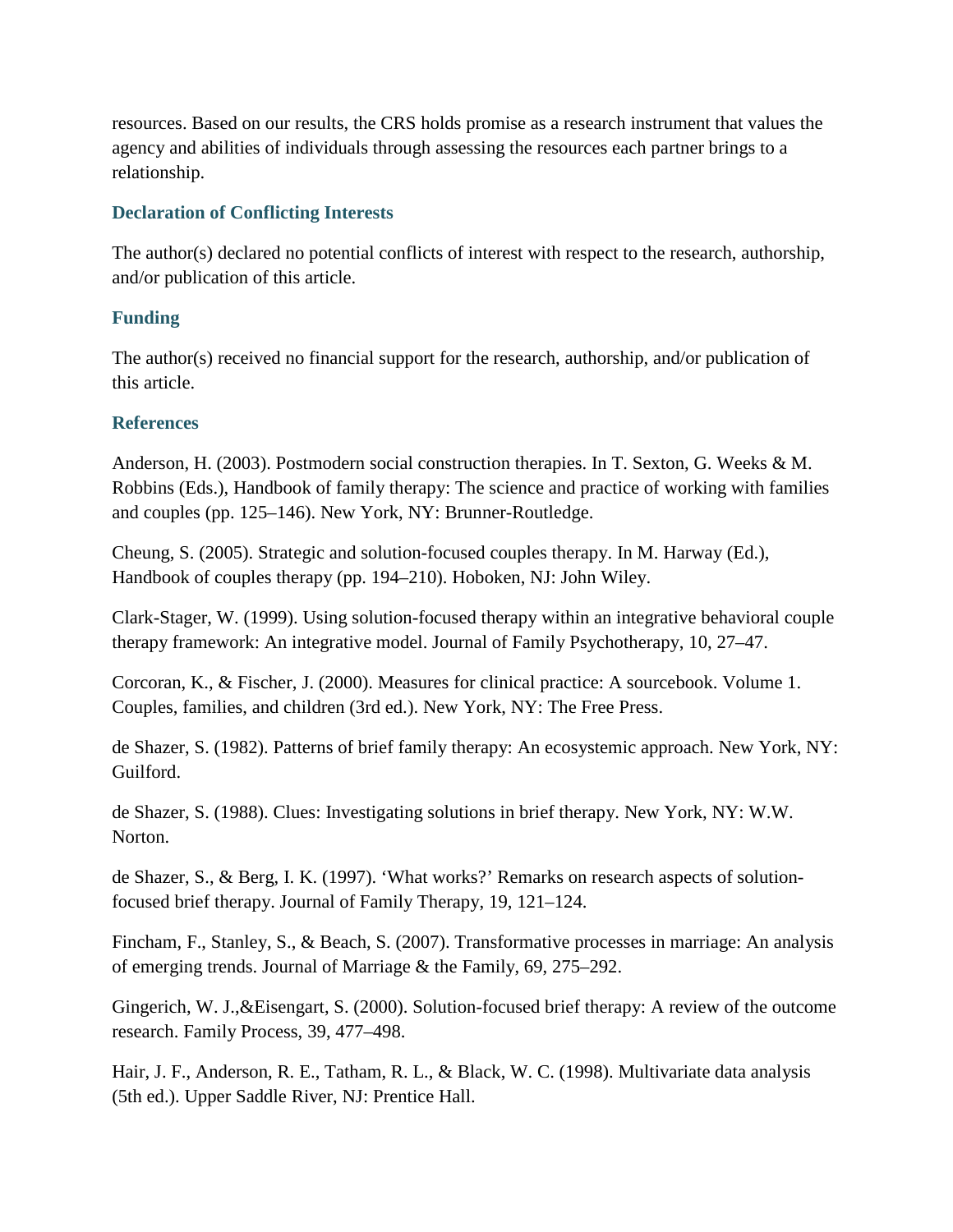Hendrick, S. S. (1988). A generic measure of relationship satisfaction. Journal of Marriage and the Family, 50, 93–98.

Huston, T. L. (2000). The social ecology of marriage and other intimate unions. Journal of Marriage & the Family, 62, 298–320.

Kurdek, L. A. (1998). Relationship outcomes and their predictors: Longitudinal evidence from heterosexual married, gay cohabiting, and lesbian cohabiting couples. Journal of Marriage & the Family, 60, 553–568.

Kurdek, L. A. (2004). Are gay and lesbian cohabiting couples really different from heterosexual married couples? Journal of Marriage & the Family, 66, 880–900.

Kurdek, L. A. (2007). Avoidance motivation and relationship commitment in heterosexual, gay male, and lesbian partners. Personal Relationships, 14, 291–306.

Murray, C. E. (2007). Development of the couples resource map scales. Journal of Couple & Relationship Therapy, 6, 49–70.

Murray, C. E., & Forti, A. M. (2009). Validation of the couples resource map scales. Journal of Couple and Relationship Therapy, 8, 209–225.

Murray, C. E., & Murray, T. L. (2004). Solution-focused premarital counseling: Helping couples build a vision for their marriage. Journal of Marital & Family Therapy, 30, 349–358.

Nelson, T. S., & Kelley, L. (2001). Solution-focused couples group. Journal of Systemic Therapies, 20, 47–66.

Pope, A. L., Murray, C. E., & Mobley, A. K. (2010). Personal, relational, and contextual resources and relationship satisfaction in same-sex couples. The Family Journal, 18, 163–168. doi:10. 1177/1066480710364501

O'Connell, B. (1998). Solution-focused therapy. London, England: Sage.

PROPHET Statguide. (2007). Examining normality test results. Retrieved on March 8, 2012, from [http://www.basic.northwestern.edu/statguidefiles/n-dist\\_exam\\_res.html](http://www.basic.northwestern.edu/statguidefiles/n-dist_exam_res.html)

Seedall, R. B. (2009). Enhancing change process in solution-focused brief therapy by utilizing couple enactments. The American Journal of Family Therapy, 37, 99–113.

Seligman, L. (2006). Theories of counseling and psychotherapy (2nd ed.). Upper Saddle River, NJ: Pearson Education.

Tabachnick, B. G., & Fidell, L. S. (2001). Using multivariate statistics (4th ed.). Boston, MA: Allyn & Bacon.